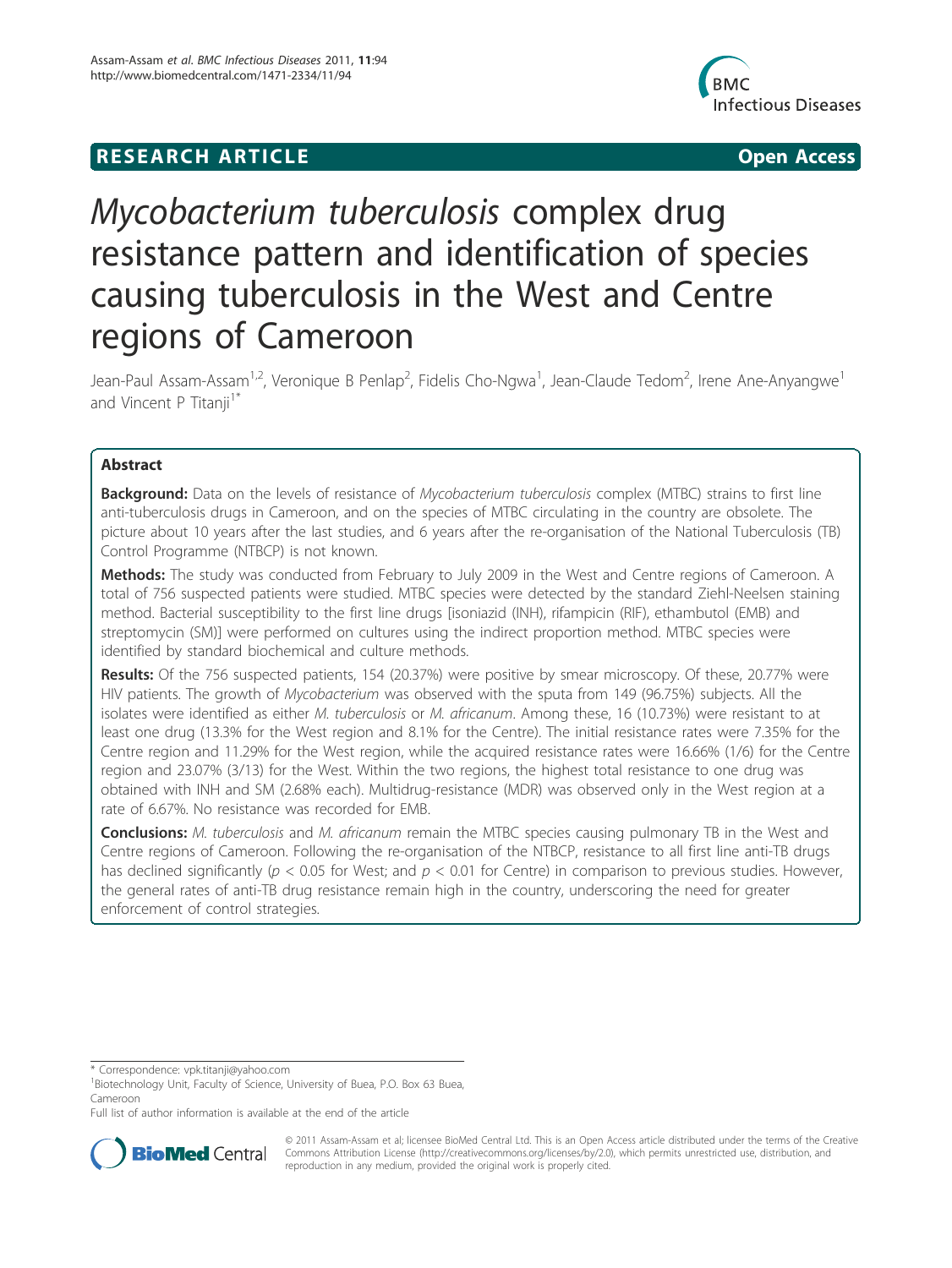#### Background

Every year approximately 9 million people contract tuberculosis (TB) and close to 2 million die from the disease [1]. The success of propagation of TB remains directly linked to the socio-economic and hygienic conditions of human populations [1]. While most TB cases are in Asia, the highest incidence rates are in Africa where high rates of HIV and malnutrition weaken immune systems and accelerate the spread of the disease [2]. Consequently, the number of new TB cases in most African countries has more than quadrupled since 1990, with 2.8 million new TB cases and roughly 735 thousand deaths annually [3]. The emergence of anti-tuberculosis drug resistance is a serious problem for TB control programmes in industrialized and developing countries alike. A global project on anti-tuberculosis drug resistance surveillance by the WHO and the International Union Against Tuberculosis and Lung Disease (IUATLD) [4] reported a prevalence of initial drug resistance of more than 10% in over 30 countries; it also identified 14 countries in which the prevalence of initial multidrug resistant TB strains (MDR-TB) (defined as resistance to at least isoniazid [INH] and rifampicin [RMP]) was more than 3%. In a 2000 WHO report on Africa, the overall level of initial resistance varied from 6.3% to 24.8%, and the level of MDR-TB from 1% to 5.3% [4]. However, the data available on the rates of drug resistance in Africa are not extensive and up to date.

In Cameroon, a country with over 18 million inhabitants distributed in 10 regions (previously provinces), the incidence of tuberculosis is relatively high, with more than 300 new cases per 100,000 inhabitants yearly [5]. Further contribution to the increased death rate due to TB in the country has been the emergence of drugresistant strains to nearly all first line drugs [6]. RIF, INH, SM, and EMB are components of first-line multidrug therapy in Cameroon [7]. Between 1997 and 1998 in the West region of Cameroon, the overall resistance rate to at least one anti-TB drug was 26.9%, with initial resistance being 19.7% and acquired resistance 51.1% [6]. In the Centre region of the country, the rate of initial resistance to at least one drug in 1995 was 31.8%, and in 1998 it was 35.2% [8,9]. In 2000 the rate of acquired resistance was determined in the Centre region to be 58.2% [10]. Since then, no other report on the rates of resistance to these drugs in the country has been carried out. The rising prevalence of MDR strains has resulted in outbreaks and cases that are not only marginally treatable, but also often fatal. Following the awareness generated by the previous studies and the reorgansiation of the National TB Control Programme with a focus on proper treatment methods, it has been necessary to reassess the levels of resistance to the main anti-TB drugs in the country. Thus, in the present paper, we report on the current levels of resistance to these first line drugs in the West and Centre regions of Cameroon and identify the species of MTBC causing TB in the regions.

#### Methods

#### Study population and classification of samples

The study was conducted from February - July 2009 in six centres for the detection and treatment of TB (CDT) of the Centre region (Jamot Hospital, Mbalmayo District Hospital and Catholic Health Centre of Mvolye) and of the West region (Regional Hospital of Bafoussam, District Hospital of Baleng and District Hospital of Djeleng). Ethical permit was obtained from the Cameroon National Ethics Committee in Yaounde. In addition, each subject had to sign or thumbprint a patient consent form before they could be admitted into the study. A patient was confirmed sputum smear positive if at least two of three sputum samples collected over a 48 hour period were positive for acid fast bacilli (AFB). All sputum smear positive patients were included in the study. Patients confirmed as having pulmonary tuberculosis for the first time and without any history of previous anti-tuberculosis treatment were considered as new (or initial) cases and any drug resistance associated to them were reported as initial resistance. Patients with previous anti-tuberculosis treatment lasting a month or more were considered as old cases and any drug resistance based on them were reported as acquired resistance. Other pieces of information (notably age, occupation, gender, HIV status) were taken from the patients using a questionnaire. The sputum samples which were smear positive were kept temporarily at +4° C and transported within 48 hours to the Mycobacterium Laboratory of the Centre Pasteur du Cameroun in Yaoundé for bacteriological procedures.

#### Bacteriological procedures

Each sputum sample was examined for acid-fast bacilli (AFB) by the standard Ziehl Neelsen staining method, and if positive, was cultured on Lőwenstein-Jensen (LJ) agar slants in tubes and in triplicate. One of the tubes was supplemented with sodium pyruvate at 0.4% to encourage the growth of any M. bovis present. The cultures were incubated at 37°C and examined weekly for a maximum duration of 10 weeks. Strain identification was based on the following criteria: growth rate, colony morphology, growth affinity for pyruvate, niacin production, reduction of nitrates and catalase activity [11].

Drug susceptibility testing was performed using the indirect proportion method on LJ medium as described by Canetti and collaborators [11]. The first line antituberculosis drugs were tested as follows: rifampicin at 40 mg/l, isoniazid at 0.1 mg/l, isoniazid at 0.2 mg/l,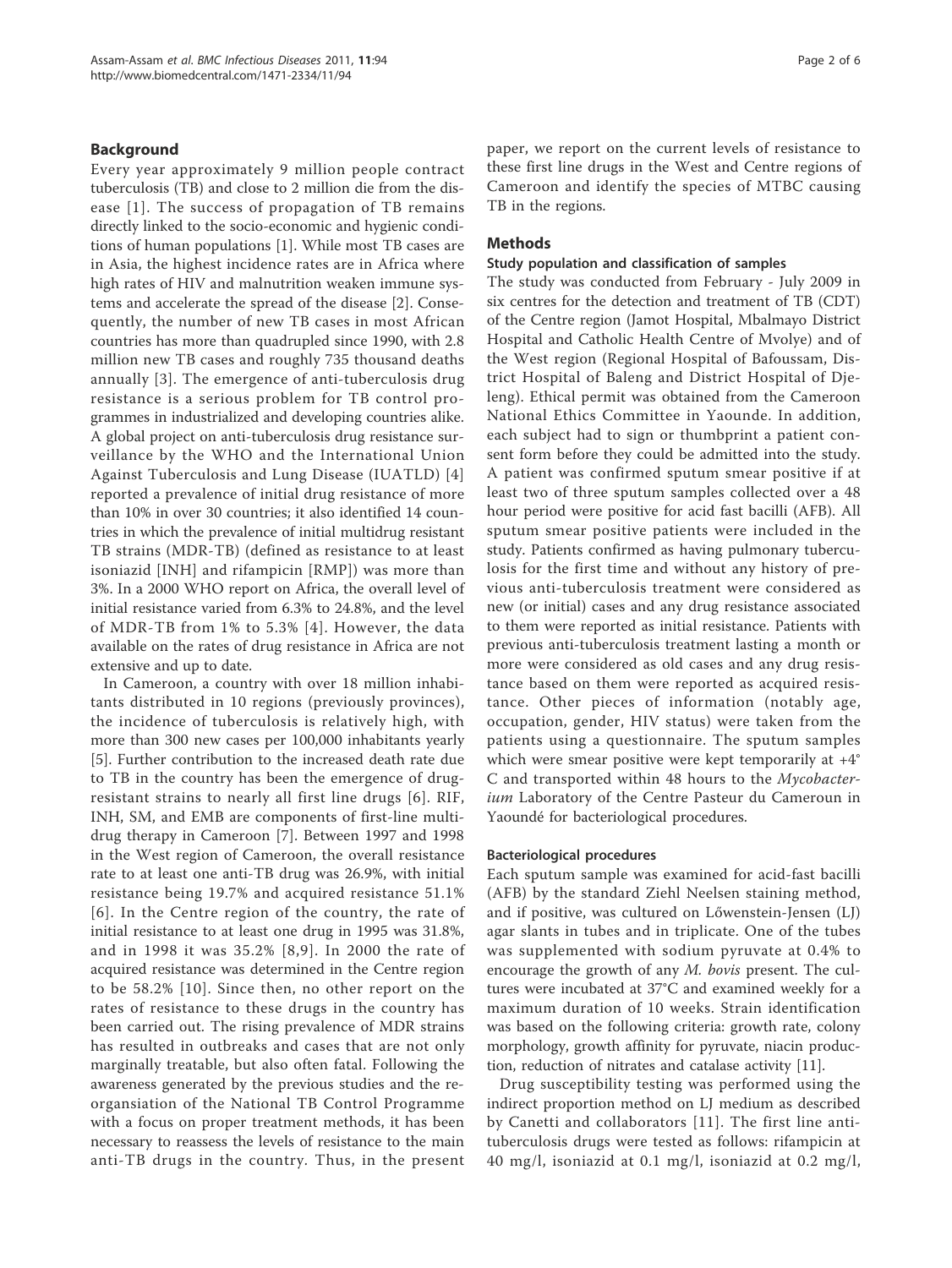streptomycin at 4 mg/l, and ethambutol at 2 mg/l. Drug resistance was defined as growth on a drug containing medium greater than or equal to 1% of that recorded on the drug-free control medium of the same experiment.

#### Statistical analysis

Data were analyzed using Epi info 2000 version 12 or, when appropriate, by Fischer's Exact test, the Student`s t-test or the z-test for comparison of proportions. A difference was considered significant if  $p$  was  $< 0.05$ .

## **Results**

From a total of 756 subjects who presented clinical symptoms of tuberculosis at the hospital study sites, 154 (20.37%) were diagnosed positive by smear microscopy. They were 100 men (64.93%) and 54 women (35.07%) (Table 1). Patients' age distribution showed a steady decline in age-specific prevalence from 30.58% in age group 15-29 years to 15.51% in the age group above 60 years (Table 2). Of the 154 patients, 32 (20.77%) were HIV positive (Table 3); while 135 (87.66%) were new cases and 19 (12.33%) were old cases.

The growth of *Mycobacterium tuberculosis* complex strains was observed with sputa from 149 (96.75%) of the 154 patients. The 5 samples without growth were thus excluded from further analysis. All the 149 isolates were identified as either M. tuberculosis or M. africanum species. Among these, 133 (89.26%) were susceptible to all the drugs tested, while 16 (10.73%) were resistant to at least one drug. This overall resistance rate was higher in the West region (13.3%) than in the Centre region (8.1%). Within the two regions, the highest resistance rate to one drug was obtained with INH and SM (2.68% each). We did not find any resistance to EMB in this study. Resistance to more than one drug stood at 4.69% (7 isolates) for the two regions (Table 4). A total of 4 isolates (2.68%) were resistant to two drugs only, and 3 (2.01%) to three drugs. We did not find any case of resistance to all four drugs (Table 4).

| Page 3 of 6 |  |  |  |
|-------------|--|--|--|
|-------------|--|--|--|

The pattern of initial and acquired drug resistance is shown in Table 5. Initial resistance to at least one drug amongst the new cases of both regions  $(n = 130)$  was 9.23%, with resistance to INH being the most common (3.08%). The initial resistance rate was 7.35% (5/68) for the Centre region and 11.29% (7/62) for the West region. Acquired resistance to one drug amongst the old cases  $(n = 19)$  of both regions was 21.05%, with the resistance to SM being the most common (4/19 or 21.05%). The acquired resistance to at least one drug was 16.66% (1/6) for the Centre region and 23.07% (3/ 13) for the West region. Multidrug-resistant M. tuberculosis (MDR-TB) complex strains according to the definition were found in 5 (6.67%) of all the 75 isolates from the West region. By contrast, MDR-TB was not detected in any of the 74 isolates from the Centre region. MDR-TB was more frequently observed in the old cases than in the new cases ( $p < 0.05$ ).

## Discussion and conclusions

Only a relatively small number of studies on anti-tuberculosis drug resistance have so far been carried out in Cameroon. The last of such studies carried out in the West (pilot region) and Centre (capital city being Yaounde) regions of the country were done over 10 years ago and before the re-organisation of the Cameroon National TB Control Programme [6,8,9]. The objective of the present study was to identify the mycobacterial species responsible for the spread of pulmonary TB in these two regions and to study the pattern of resistance of isolates to common first line antituberculosis drugs in the regions. These regions are amongst the most socio-economically active in the country.

The growth of MTBC strains was observed with the sputa of 149 (96.75%) of the 756 suspected patients. The identification of the isolates by biochemical tests revealed the presence of only M. tuberculosis or M. africanum species. These results are in line with those of

| Region       | <b>Sites</b>                     | Number of clinically<br>suspected cases | Number of positive<br>sputum smears |
|--------------|----------------------------------|-----------------------------------------|-------------------------------------|
| Centre       | Jamot Hospital                   | 75                                      | 39 (52%)                            |
|              | District Hospital of Mbalmayo    | 125                                     | 27 (21.60%)                         |
|              | Catholic health Centre of Mvolyé | 113                                     | $9(7.96\%)$                         |
| Subtotal     |                                  | 313                                     | 75 (23.96%)                         |
| West         | District Hospital of Djeleng     | 130                                     | 35 (26.92%)                         |
|              | Regional Hospital of Bafoussam   | 209                                     | 22 (10.52%)                         |
|              | District Hospital of Baleng      | 104                                     | 22 (21.15%)                         |
| Subtotal     |                                  | 443                                     | 79 (17.83%)                         |
| <b>Total</b> |                                  | 756                                     | 154 (20.37%)                        |

Table 1 Distribution of sputum samples collected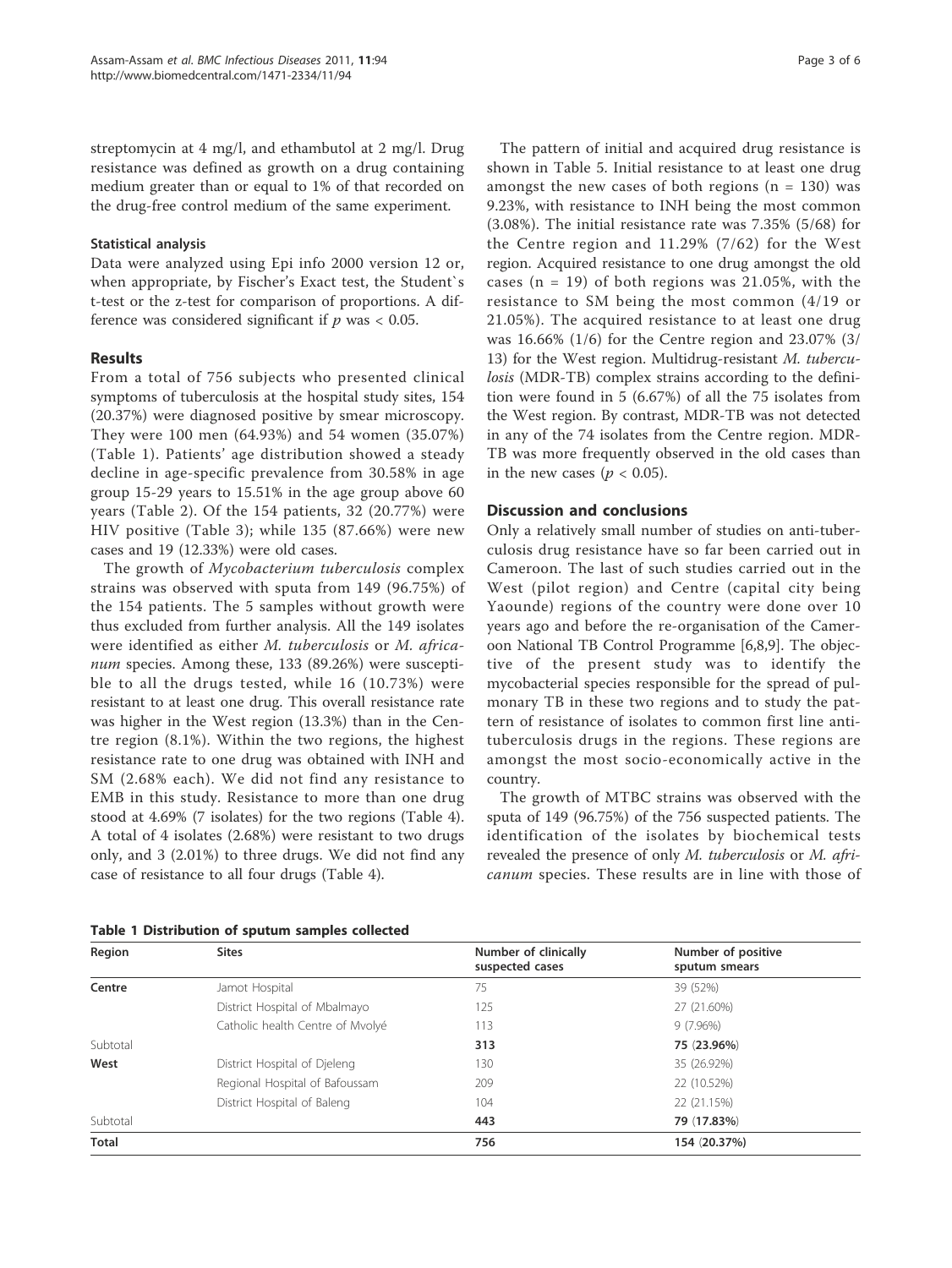| Age range (years)                                         | $15 - 29$         | $30 - 44$         | $45 - 60$         | >60        |
|-----------------------------------------------------------|-------------------|-------------------|-------------------|------------|
| Number of suspected cases in age range (%)                | 206               | 216               |                   | 58         |
| Number positive by smear microscopy (% of positive cases) | 63<br>$(41.00\%)$ | 53<br>$(34.41\%)$ | 29<br>$(18.83\%)$ | $(5.84\%)$ |
| % Smear positives in age group                            | 30.58%            | 24.53%            | 23.77%            | 15.51%     |

Table 2 Age distribution of study subjects and patients

previous studies in the West and Centre regions of Cameroon where in 1995 and 1998, only these species were detected [8,9].

The majority of the patients were men (63.93%) and this was found to be in agreement with previous findings [12]. The prevalence of TB decreased steadily with age, with the youths being at greater risk of becoming active patients. The youths are socio-economically more active, and have the highest HIV infection rates in Cameroon. At least 32 (20.77%) of the 154 patients were HIV positive based on analysis of the questionnaires. The official prevalence of HIV infection in Cameroon is about 5.5%, indicating a greater than 4-fold increase in the prevalence of HIV infection amongst TB patients. On the global scale in 2007, 15% of all new cases of TB were infected with HIV [2]. Global figures suggest that HIV-positive people are between 6 to 37 times more likely than HIV-negative people to develop TB [2]. However, all the drug resistant MTBC isolates in the present study were from people who indicated they were HIV negative.

The overall resistance rates (one or more drugs) were 8.1% and 13.3% for the Centre and West regions respectively. The initial resistance rates were 7.35% and 11.29% for the Centre and West regions respectively, while the acquired resistance rates were 16.66% and 23.07% for the Centre and West regions respectively. Within the two regions, the highest resistance rates to one drug were obtained with INH and SM, while no resistance was recorded for EMB. A previous study carried out in the Centre region (capital city, Yaounde) of Cameroon in 1998 indicated an overall resistance rate of 35.2%, with initial resistance being 31.8% (164/516) and acquired resistance, 55.8% (48/86). In the study, resistance to streptomycin (20.5%), and isoniazid (12.4%) were the highest, while ethambutol showed the least (0.4%) [13,14]. A similar study carried out in the West region from 1997-1998 indicated the overall resistance

Table 3 Distribution of patients according to their HIV serological status

|                       | нıv<br><b>Positive</b> | нıv<br><b>Negative</b>               | <b>Unknown HIV</b><br>status |
|-----------------------|------------------------|--------------------------------------|------------------------------|
| Number of<br>patients |                        | 32 (20.77%) 103 (66.88%) 19 (12.33%) |                              |

rate to be 26.9%, with initial resistance being 19.7% (86/ 437) and acquired resistance, 51.1% (66/129). Again, the resistance to streptomycin (11.7%) and isoniazid (12.1%) were the highest, while the rates for ethambutol (2.5%) and rifampicin (2.1%) were low [6]. Our observations therefore follow the trends of these previous results obtained for the same regions, albeit a significant drop ( $p < 0.05$  for West; and  $p < 0.01$  for Centre) in resistance to all the drugs tested. This drop could be the fall-out of the reorganization of the National TB Control Programme, which emphasises the implementation of the directly observed treatment strategy (DOTs). The lower resistance rates for the Centre region in the present study could be accounted for, at least in part, by the fact that the region is the seat of the capital city of Cameroon, Yaounde where better health care facilities may be found. Both SM and INH have been in use in Cameroon for longer periods than RIF and EMB. However, a compilation of 63 surveys on resistance to anti-tuberculosis drugs carried out between 1985 and 1994 in some countries showed the rate of acquired EMB resistance to be as high as 13.7% [15]. The rate of initial resistance in the present study was found to be higher (9.2% for the two regions) than that reported from other African countries such as Zimbabwe (3.3%) and Bostwana (3.7%) [16], but lower than those reported in similar studies from Uganda [17], Ivory Coast [16], and Sierra Leone [16] (27.4%, 13.4%, and 28.1% respectively). In some African countries the rates of acquired drug resistance are reported to be lower or similar (e.g. Zimbabwe, 13.9%; Botswana, 14.9%; and Swaziland, 20.5%) [16].

A more serious aspect of the TB drug problem is when the infecting organism is resistant to both INH and RIF, referred to as multi-drug resistant TB (MDR-TB) [18]. Under this condition, the duration of treatment is prolonged from 6 to 18-24 months, and the cure rate could decrease from nearly 100% to less than 60%. This makes the treatment of multi-drug-resistant cases particularly challenging [19]. MDR-TB strains were found in 5 (6.67%) of the 75 isolates from the West region. No MDR-TB strain was detected in any of the 74 isolates from the Centre region. A similar work done in the West region in 2000 indicated an MDR-TB rate of 4.1% [6]. This indicates a slight increase in the rate of MDR-TB. MDR-TB is an important problem globally [20]. It results from deficiencies in TB case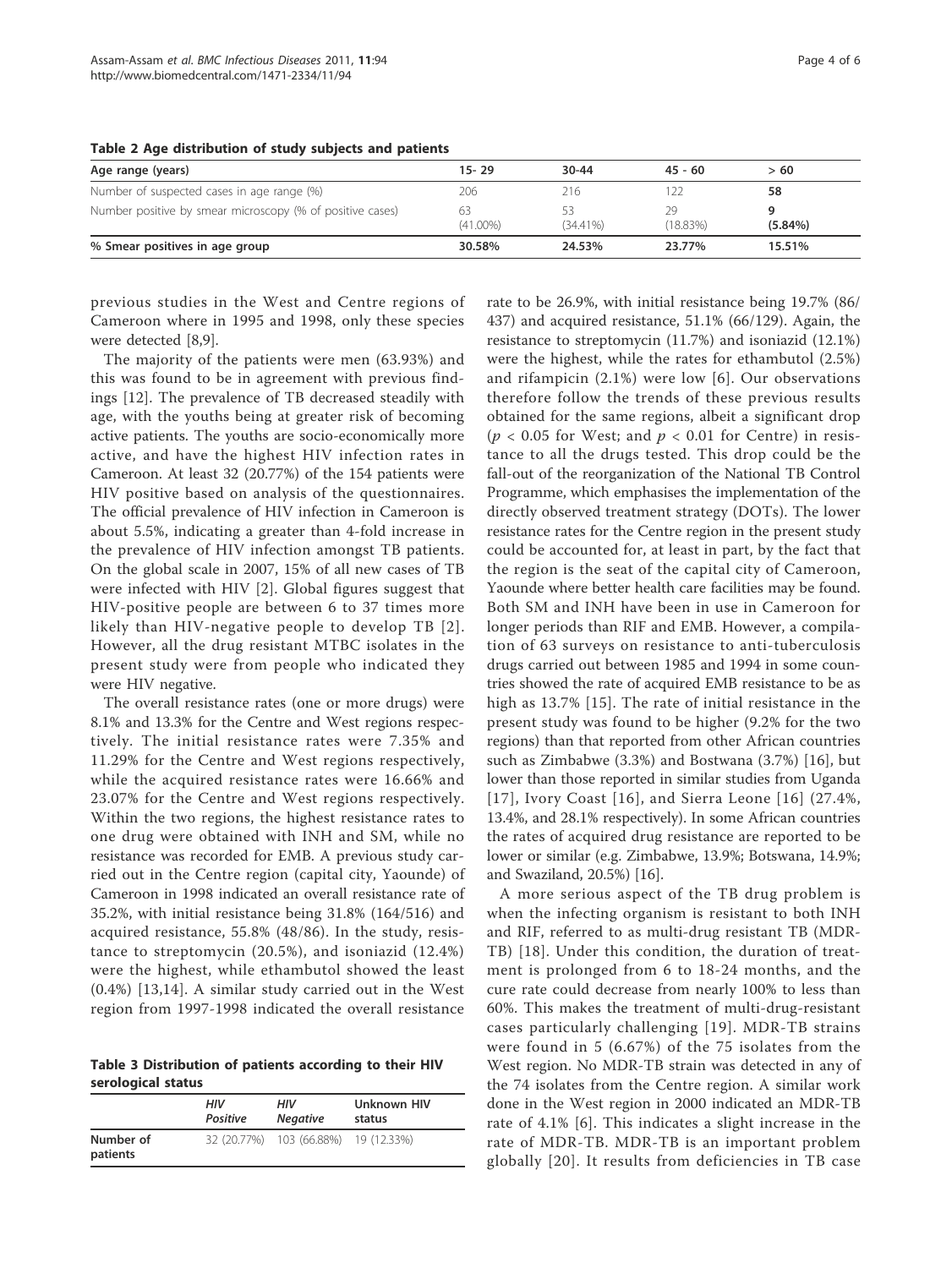| Resistance<br>to:           | Drug(s)      | Region | Number of<br>resistant<br>cases in<br>region | % in patients of<br>region: $N = 74$ for<br>Centre and 75 for<br>West | Total % in<br>patients of<br>both regions |
|-----------------------------|--------------|--------|----------------------------------------------|-----------------------------------------------------------------------|-------------------------------------------|
| One drug                    | <b>INH</b>   | Centre | 2                                            | 2.70                                                                  | 2.68                                      |
|                             |              | West   | $\overline{2}$                               | 2.66                                                                  |                                           |
|                             | <b>RIF</b>   | Centre |                                              | 1.35                                                                  | 0.67                                      |
|                             |              | West   | $\mathbf{0}$                                 | $\mathbf 0$                                                           |                                           |
|                             | <b>SM</b>    | Centre |                                              | 1.35                                                                  | 2.68                                      |
|                             |              | West   | 3                                            | 4.00                                                                  |                                           |
|                             | <b>EMB</b>   | Centre | $\circ$                                      | $\overline{0}$                                                        | $\circledcirc$                            |
|                             |              | West   | $\circ$                                      | $\overline{0}$                                                        |                                           |
| Two drugs                   | INH, SM      | Centre | $\overline{2}$                               | 2.70                                                                  | 1.34                                      |
|                             |              | West   | $\circ$                                      | $\overline{0}$                                                        |                                           |
|                             | INH, RIF     | Centre | $\circ$                                      | $\overline{0}$                                                        | 1.34                                      |
|                             |              | West   | $\overline{2}$                               | 2.66                                                                  |                                           |
| Three drugs                 | INH, RIF, SM | Centre | $\circ$                                      | $\overline{0}$                                                        | 2.01                                      |
|                             |              | West   | 3                                            | 4.00                                                                  |                                           |
| Totals to at least one drug |              |        | 16                                           | 8.10 (Centre); 13.30 (West)                                           | 10.73                                     |

#### Table 4 First line anti-tuberculosis drug resistance pattern in the Centre and West regions of Cameroon

(INH) = Isoniazid; (RIF) = Rifampicin; (SM) = Streptomycin; (EMB) = Ethambutol

management and control programmes, and there is growing evidence now of an overlap between this epidemic and HIV infection [21]. In 2004, it was estimated that 4.3% of all new and previously treated tuberculosis cases world-wide were multidrug resistant [22]. The results of a worldwide survey showed that in 2006, 2% of M. tuberculosis isolates were extensively multidrug resistant (XDR-TB, caused by MDR strains also resistant to quinolones plus one of the injectable second line agents) [23].

We conclude that M. tuberculosis and M. africanum remain the MTBC species causing pulmonary TB in the West and Centre regions of Cameroon, and that following the re-organisation of the NTBCP, resistance to all first line anti-TB drugs has declined significantly in comparison to previous studies, with ethambutol now

Table 5 Pattern of acquired and initial resistance to first line anti-tuberculosis drugs in the Centre and West regions of Cameroon

| Resistance<br>to:       | Drug(s)      | Region | Acquired<br>resistance | % among old<br>cases; $N = 6$<br>for Centre and 13 for<br>West | Initial<br>resistance | % among<br>new cases;<br>$N = 68$ for<br>Centre and<br>62 for West |
|-------------------------|--------------|--------|------------------------|----------------------------------------------------------------|-----------------------|--------------------------------------------------------------------|
| One drug                | INH          | Centre | $\mathbf 0$            |                                                                | $\overline{2}$        | 2.94                                                               |
|                         |              | West   | 0                      |                                                                | 2                     | 3.22                                                               |
|                         | <b>RIF</b>   | Centre | $\circ$                |                                                                |                       | 1.47                                                               |
|                         |              | West   | 0                      |                                                                | 2                     | 3.22                                                               |
|                         | <b>SM</b>    | Centre |                        | 16.66                                                          | $\overline{O}$        | $\mathbf 0$                                                        |
|                         |              | West   | 0                      |                                                                |                       | 1.61                                                               |
|                         | <b>EMB</b>   | Centre | $\mathbf 0$            |                                                                | $\Omega$              | 0                                                                  |
|                         |              | West   | 0                      |                                                                | 0                     | 0                                                                  |
| Two drugs               | INH, SM      | Centre | $\circ$                |                                                                | $\overline{2}$        | 2.94                                                               |
|                         |              | West   | 0                      |                                                                | 0                     | 0                                                                  |
|                         | INH, RIF     | Centre | $\bigcirc$             |                                                                | $\bigcirc$            | $\mathbf 0$                                                        |
|                         |              | West   | 0                      |                                                                | 2                     | 3.22                                                               |
| Three drugs             | INH, RIF, SM | Centre | $\circ$                |                                                                | $\mathbf 0$           | $\mathbf 0$                                                        |
|                         |              | West   | 3                      | 23.07                                                          | 0                     | 0                                                                  |
| Totals for both regions |              | 4      | 21.05                  | 12                                                             | 9.20                  |                                                                    |

(INH) = Isoniazid; (RIF) = Rifampicin; (SM) = Streptomycin; (EMB) = Ethambutol